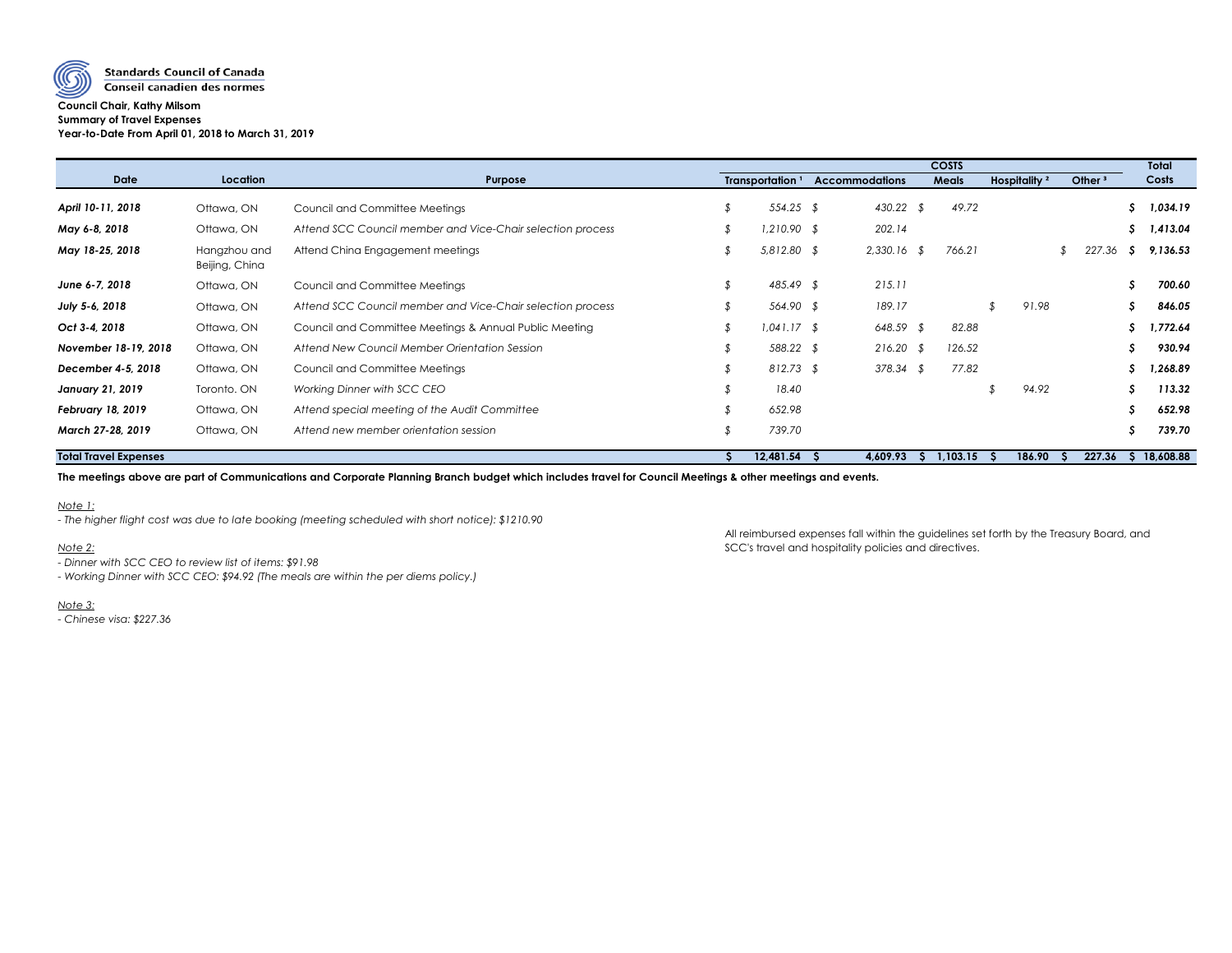

## **Chief Executive Officer, Chantal Guay Summary of Travel and Hospitality Expenses Year-to-Date From April 01, 2018 to March 31, 2019**

|                                                       |                                            |                                                                                                         |                    | <b>COSTS</b>          |  |                           |               |              |                          |  |                     |    |            |  |
|-------------------------------------------------------|--------------------------------------------|---------------------------------------------------------------------------------------------------------|--------------------|-----------------------|--|---------------------------|---------------|--------------|--------------------------|--|---------------------|----|------------|--|
| <b>Date</b>                                           | <b>Location</b>                            | <b>Purpose</b>                                                                                          |                    | <b>Transportation</b> |  | <b>Accommodations</b>     |               | <b>Meals</b> | Hospitality <sup>1</sup> |  | Other $2$           |    | Costs      |  |
| May 8-9, 2018                                         | Washington, USA                            | Attend ANSI 100th Anniversary Gala                                                                      |                    | $608.97$ \$           |  | 373.65                    | $\sqrt[6]{}$  | 111.91       |                          |  |                     |    | 1,094.53   |  |
| May 12-19, 2018                                       | Okayama, Japan                             | Attend PASC AGM                                                                                         |                    | 4,703.80 \$           |  | 1,061.11                  | - \$          | 899.08       |                          |  |                     |    | 6,663.99   |  |
| May 20-25, 2018                                       | Hangzhou and Beijing, China                | Attend China Engagement meetings                                                                        |                    | $4,565.85$ \$         |  | 2,238.14                  | - \$          | 556.74       |                          |  | $$162.35$ \$        |    | 7,523.08   |  |
| June 7, 2018                                          | Ottawa, ON                                 | Council meeting                                                                                         |                    | 19.32                 |  |                           |               |              |                          |  |                     |    | 19.32      |  |
| June 17-22, 2018                                      | Munich, Germany and Bled,<br>Slovenia      | Attend a bilateral meeting with TUV SUD in Munich. Attend the<br><b>CEN/CENELEC General Assemblies</b>  |                    | $7,354.34$ \$         |  | 662.00                    | \$            | 372.75       |                          |  |                     |    | 8,389.09   |  |
| July 5, 2018                                          | Ottawa, ON                                 | Attend Dinner with SCC Chair                                                                            |                    | 7.36                  |  |                           |               |              |                          |  |                     |    | 7.36       |  |
| July 26, 2018                                         | Quebec City, QC                            | Travel to Quebec City to meet with BNQ/CRIQ and RNF.                                                    |                    | 680.06                |  |                           |               | 79.14        |                          |  |                     |    | 759.20     |  |
| August 1, 2018                                        | Toronto, ON                                | Attend bilaterals with CSA                                                                              |                    | 343.96                |  |                           |               | 15.92        |                          |  |                     |    | 359.88     |  |
| August 13, 2018                                       | Ottawa, ON                                 | <b>Bilateral Meeting with ANSI</b>                                                                      |                    |                       |  |                           |               |              | 691.22                   |  |                     |    | 691.22     |  |
| August 19-20, 2018                                    | Vancouver, BC                              | Attend Bilateral meeting with Tech Safety BC                                                            |                    | $1,837.00$ \$         |  | 164.06                    |               | 50.68        |                          |  |                     |    | 2,051.74   |  |
| September 19-29, 2018                                 | Vienna, Austria and Geneva,<br>Switzerland | Attend Bilateral meetings with ASI and the ISO General Assembly                                         |                    | 4,134.78 $$$          |  | $3,797.95$ \$ 1,397.47 \$ |               |              | 776.05                   |  |                     |    | 10,106.25  |  |
| October 18, 2018                                      | Toronto, ON                                | Attend meetings with Electrical Safety Authority, and Center for<br>International Governance Innovation |                    | 819.30                |  |                           |               | 80.53        |                          |  |                     |    | 899.83     |  |
| October 20-27, 2018                                   | Busan, Korea                               | Attend the IEC General Meeting                                                                          |                    | $5,906.71$ \$         |  | 639.06                    | \$            | $506.16$ \$  | 136.85                   |  |                     |    | 7,188.78   |  |
| November 9-10, 2018                                   | Toronto, ON                                | Attend meeting with CSA Group and attend IEEE AGM                                                       |                    | $964.63$ \$           |  | 222.19                    | $\mathcal{F}$ | 114.70       |                          |  |                     |    | 1,301.52   |  |
| January 20-23, 2019                                   | Toronto, ON                                | Attend Queen's Digital Transformation Program                                                           |                    | $591.47$ \$           |  | 723.84                    | \$            | 257.51       |                          |  |                     |    | 1,572.82   |  |
| <b>January 26-28, 2019</b>                            | Washington, USA                            | Attend bilateral meeting with ANSI                                                                      |                    | 740.94 \$             |  | 549.90                    | - \$          | 279.96       |                          |  |                     |    | 1,570.80   |  |
| <b>February 18, 2019</b>                              | Toronto, ON                                | Bilateral meeting with Technical Standards and Safety Authority                                         |                    | 697.20                |  |                           |               | 18.26        |                          |  |                     |    | 715.46     |  |
| March 17-19, 2019                                     | Washington, USA                            | <b>Attend ANSI Bilateral Meeting</b>                                                                    |                    | $319.37$ \$           |  | 820.47                    | - \$          | 260.11       |                          |  |                     |    | 1,399.95   |  |
| March 21-22, 2019                                     | Montreal, QC                               | Attend planning symposium                                                                               |                    | 117.07                |  |                           |               | 15.92        |                          |  |                     |    | 132.99     |  |
| <b>Total Travel Expenses</b>                          |                                            |                                                                                                         | $\mathbf{\hat{S}}$ | 34,412.13             |  | 11,252.37                 |               | \$5,016.84   | 1,604.12<br>S.           |  | 162.35<br>S.        | -S | 52,447.81  |  |
| <b>Total Budget for 2018-19 Fiscal Year</b>           |                                            |                                                                                                         |                    |                       |  |                           |               |              |                          |  |                     | -S | 117,300.00 |  |
| % Total Budget Expended                               |                                            |                                                                                                         |                    |                       |  |                           |               |              |                          |  |                     |    | 45%        |  |
| <b>Balance of Budget unspent until March 31, 2019</b> |                                            |                                                                                                         |                    |                       |  |                           |               |              |                          |  | <b>DIFFERENCE</b> S |    | 64,852.20  |  |
|                                                       |                                            |                                                                                                         |                    |                       |  |                           |               |              |                          |  |                     |    |            |  |

All reimbursed expenses fall within the guidelines set forth by the Treasury Board, and *Note 1:* SCC's travel and hospitality policies and directives.

*- Dinner with CSA: \$433.12*

*- Dinner with Standards Australia at ISO Meeting: \$342.92*

*- Dinner with Standards Australia at IEC Meeting: \$136.85*

*Note 2:*

*- Chinese Visa and Photo: \$162.35*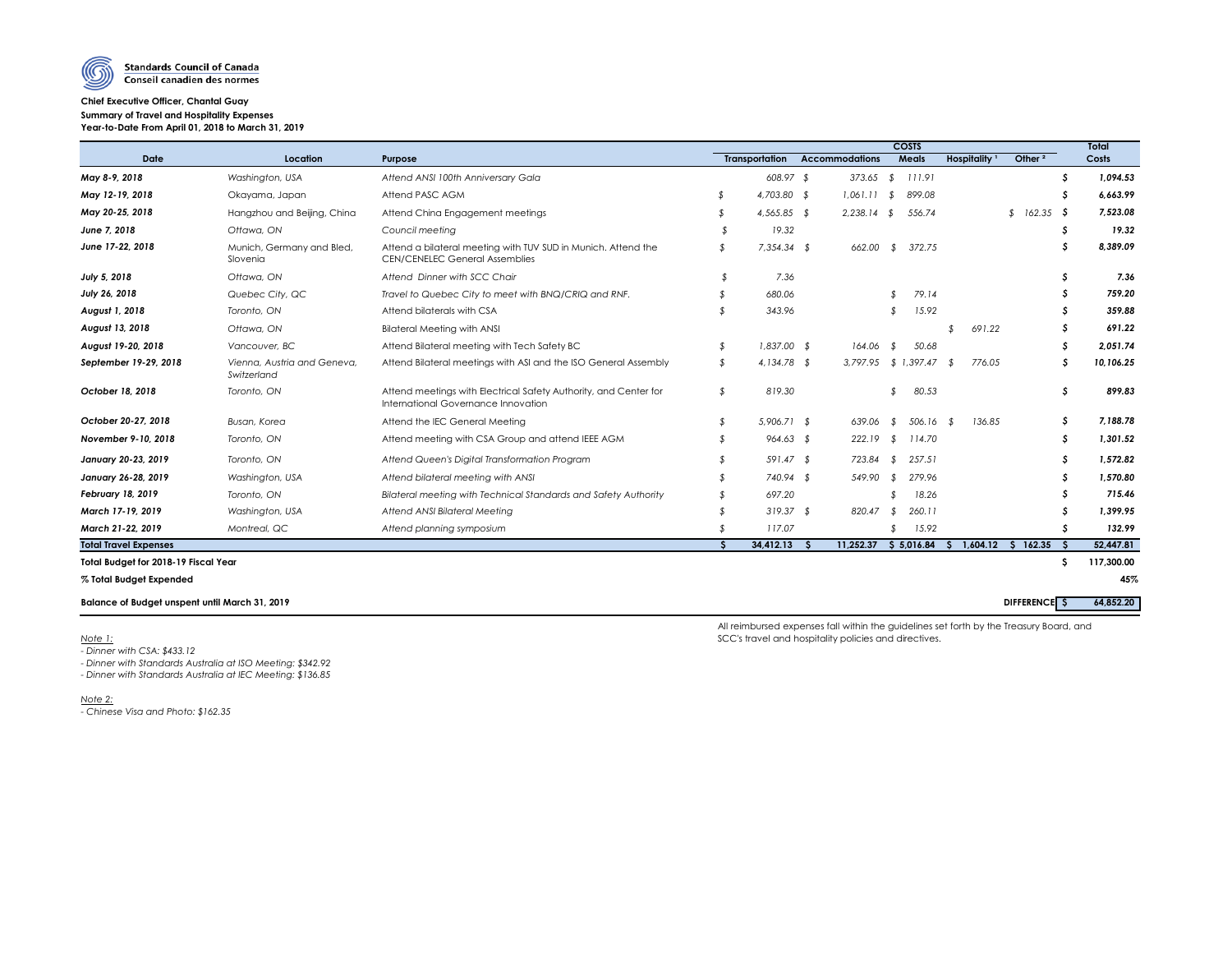

### **Council Members (12 members not including the Chair) Summary of Travel and Hospitality Expenses Year-to-Date From April 01, 2018 to March 31, 2019**

|                              |            |                                                                   |                       |                       | Total        |                    |        |             |
|------------------------------|------------|-------------------------------------------------------------------|-----------------------|-----------------------|--------------|--------------------|--------|-------------|
| <b>Date</b>                  | Location   | Purpose                                                           | <b>Transportation</b> | <b>Accommodations</b> | <b>Meals</b> | <b>Hospitality</b> | Other  | Costs       |
| April 10-11, 2018            | Ottawa, ON | Corporate Governance Committee, Audit Committee & Council Meeting | \$3,525.30            | \$1,421.12            | \$309.40     |                    |        | 5,255.82    |
| June 6-7, 2018               | Ottawa, ON | Corporate Governance Committee, Audit Committee & Council Meeting | \$3,664.67            | \$1,187.99            | \$163.37     |                    |        | 5,016.03    |
| October 3-4, 2018            | Ottawa, ON | Corporate Governance Committee, Audit Committee & Council Meeting | \$3,958.10            | \$1,025.84            | \$262.16     |                    |        | 5,246.10    |
| November 18-19, 2018         | Ottawa, ON | Council Member Orientation Session                                | \$3,445.04            | \$1,347.11            | \$330.04     |                    |        | 5,122.19    |
| December 4-5, 2018           | Ottawa, ON | Corporate Governance Committee, Audit Committee & Council Meeting | \$8,001.80            | \$4,283.91            | \$548.10     |                    |        | 12,833.81   |
| <b>February 14, 2019</b>     | Ottawa, ON | Orientation for directors of Crown Corporations                   | \$2,089.58            | \$1,163.83            | \$456.70     |                    |        | 3,710.11    |
| <b>February 18, 2019</b>     | Ottawa, ON | <b>Audit Committee</b>                                            | \$850.31              | \$703.72              | \$248.02     |                    |        | 1,802.05    |
| March 28, 2019               | Ottawa, ON | <b>Orientation Session</b>                                        | \$249.59              | \$0.00                | \$0.00       |                    |        | 249.59      |
| <b>Total Travel Expenses</b> |            |                                                                   | \$25,784.37           | \$11,133.52           | \$2,317.79   | \$0.00             | \$0.00 | \$39,235.68 |

**The meetings above are part of Communications and Corporate Planning Branch budget which includes travel for Council Meetings & other meetings and events.**

All reimbursed expenses fall within the guidelines set forth by the Treasury Board, and SCC's travel and hospitality policies and directives.